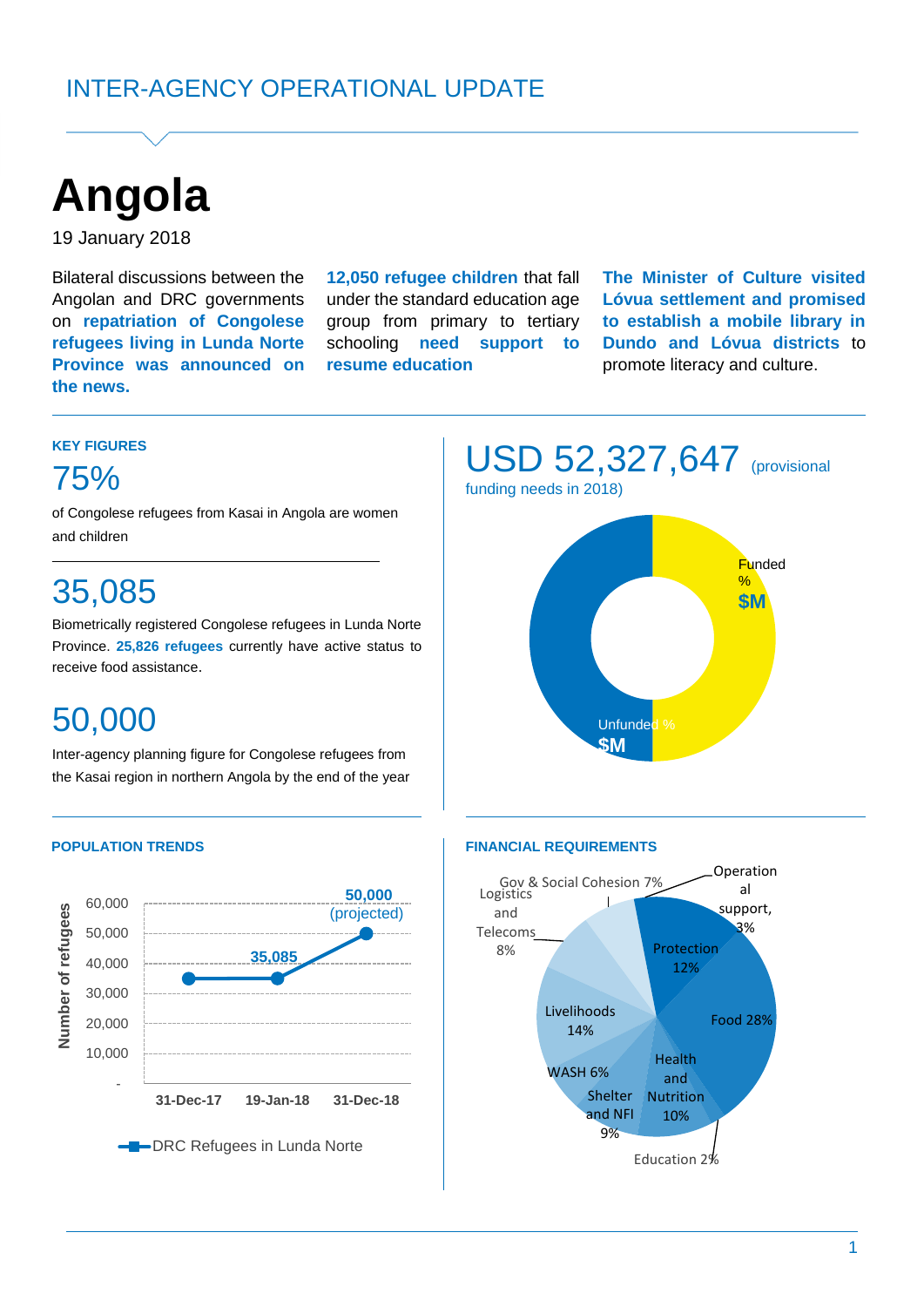

## Operational Context

The outbreak of violence in the Kasai region of the Democratic Republic of the Congo (DRC) in March 2017 triggered the internal displacement of some 1.4 million persons and the flight of over 35,000 refugees into Lunda Norte Province, Angola. The Emergency Relief Coordinator declared an Inter-Agency Standing Committee (IASC) System-Wide L3 Emergency Response for DRC focusing on the Kasai region, Tanganyika and South Kivu provinces on 20 October for a period of six months.

Despite the Government of Angola's (GoA) open door policy to welcome Congolese nationals fleeing as a result of the conflict new arrivals have significantly decreased since July 2017. The operation continues to register additional arrivals under family reunification.

As the situation remains volatile in the Kasai region with rising numbers of internally displaced people, humanitarian agencies in Angola maintain the 2017 response planning figure of 50,000 refugees by end of December 2018. The interagency humanitarian response for the Congolese refugees covers the areas of protection, emergency shelter, livelihoods, food security and nutrition, non-food items, water, sanitation, hygiene, health including mental health, and education until the end of 2018.

The relocation of refugees from Mussungue and Cacanda reception centres to the new settlement in Lóvua started in August 2017 and is scheduled to be completed by end of March 2018. Currently, 9,350 Congolese refugees (2239 families) have been relocated.

From the beginning of the emergency, the refugee response has been provided through an Inter-Agency arrangement. The shortage of funding has compelled some humanitarian organisations to pull out from the response, leaving critical gaps that require immediate response, in particular for sectors such as water, sanitation and hygiene.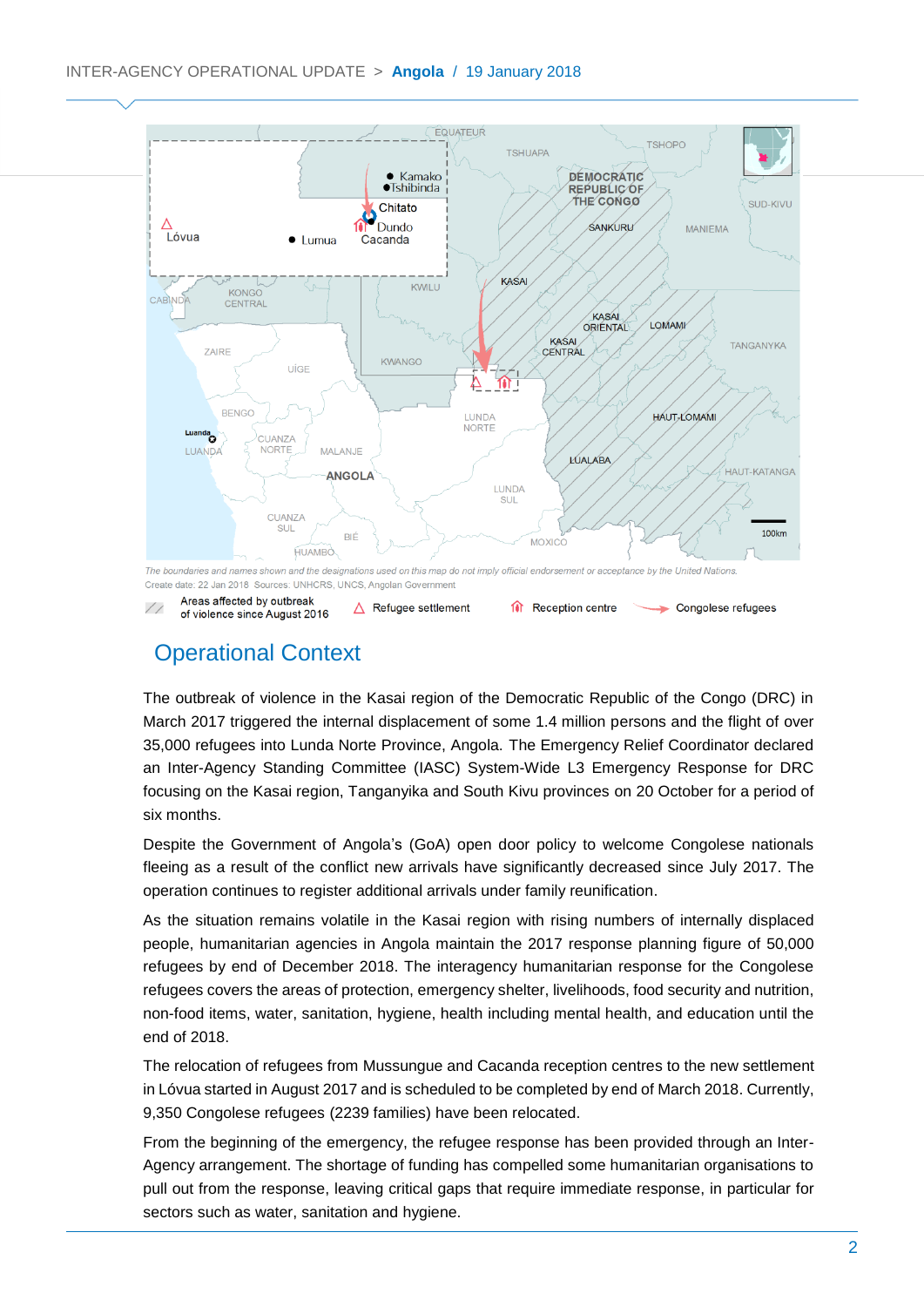### Achievements



#### **Achievements and Impact**

- Out of the 35,081 individuals biometrically registered, **25,622** individuals (6,280 families) were **present at the food distribution**.
- **Cacanda reception centre:** Physical verification of refugees residing in Cacanda reception centre was carried out in preparation of the upcoming relocation to Lóvua. 788 refugees were verified against the 2,145 biometrically registered in ProGres database.
- **Border Monitoring:** 2,560 refugees, out of the 3,000 identified by the Provincial authorities as spontaneous returnees to DRC, have been deactivated from ProGres registration database.
- **Birth Registration:** 372 births and 18 deaths were registered during 2017 amongst the refugee population. All new-borns are provided with birth certificates issued by the provincial authorities.
- **Education:** The 12,050 refugee children that fall under the standard education age group from primary to tertiary schooling await the Government's official endorsement to begin formal education as from February 2018.
- **Lóvua:** activities continue in the two women friendly spaces with recreational activities and information sessions on gender based violence and family planning.

#### **Identified Needs and Remaining Gaps**

- **The bilateral discussions between the Angolan and DRC governments on repatriation of Congolese** refugees living in Lunda Norte Province was announced on the news. Inter-Agency partners have since contacted government counterparts and stressed on the principle that returns should be voluntary and undertaken in safety and dignity. Together with the voluntariness of returns, all humanitarian partners underlined the need to assess the safety in areas of return.
- Focus groups discussions with women, adolescent girls and boys revealed a need for a separate program for adolescents. Saturdays are now dedicated for information sessions and recreational activities targeting this group.
- The youth also highlighted the need for more vocational trainings, a need currently unmet.



#### **Achievements and Impact**

**Monitoring & Evaluation (M&E):** aiming to reinforce M&E activities and partners' accountability, food committees are being strengthened to include representatives from different sectors of the communities, e.g. rural health motivators, and support groups of people living with HIV ensuring that the needs of specific groups, such as the chronically ill and those with disabilities are represented. In addition, a complaints and feedback mechanism is in place to give beneficiaries a platform to raise their concerns.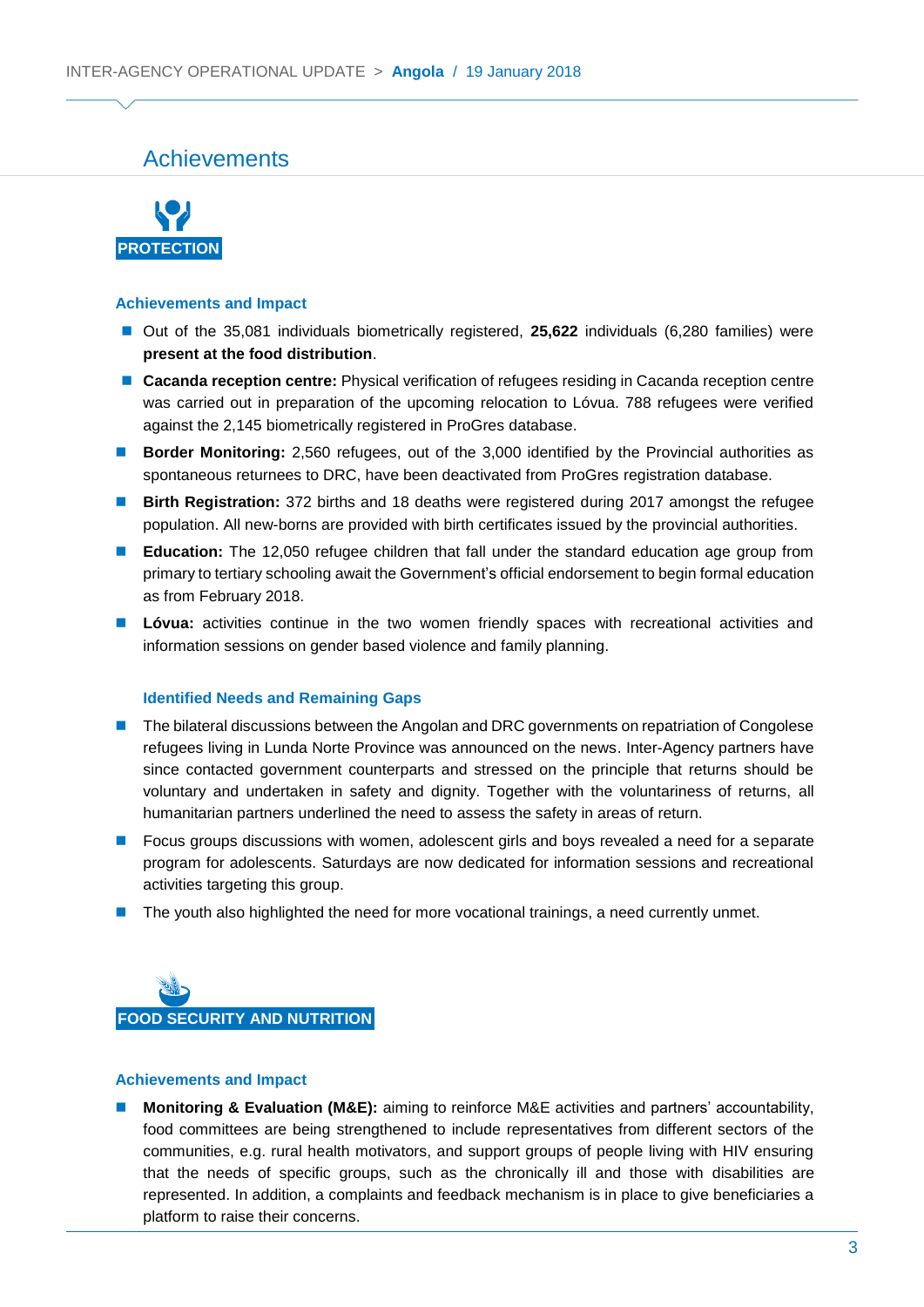- **Nutrition (Cacanda reception centre and Lóvua settlement)**: in December 2017, 1,289 children in the categories of 6 to 23 and 24 to 59 months of age, received nutritious Super Cereal Plus (SC+) as part of the efforts to prevent malnutrition among the refugee population.
- A total of 190 children (6 to 59 months) were screened for malnutrition; three children who suffer from Severe Acute Malnutrition (SAM) were referred to the clinic; two children suffer from Moderate Acute Malnutrition (MAM).
- **Additional beneficiary categories benefit from the nutrition intervention: newly arrived children** between 6 and 23 months screened and eligible to be enrolled to the Blanket Supplementary Feeding Programme for prevention of acute malnutrition, as well as newly arrived children between 24 and 59 months among the new arrivals who, when screened, are identified with MAM (all SAM cases are referred to the clinic for treatment); and already registered children from 24 up to 59 months of age, identified with MAM during nutritional screenings and referred to receive SC+.
- **Food Security and Distribution:** In addition to the monthly food distribution basket, children between 6 and 23 months have received SC+ and pregnant and lactating women have been given Super Cereal as prevention of acute malnutrition. This approach continues in 2018.



*Dignity kits, continue to be distributed to newly arrived women and adolescent girls in Lóvua settlement, January, 2018© UNFPA / Tiril Skarstein*



#### **Achievements and Impact**

 **Primary health care and medical consultations:** In **Cacanda,** the main cause of **morbidity** was malaria (30 per cent), followed by upper respiratory tract infections (17 per cent) and musculoskeletal pain (15 per cent). 10 cases of tuberculosis are being followed. In **Lóvua**, the main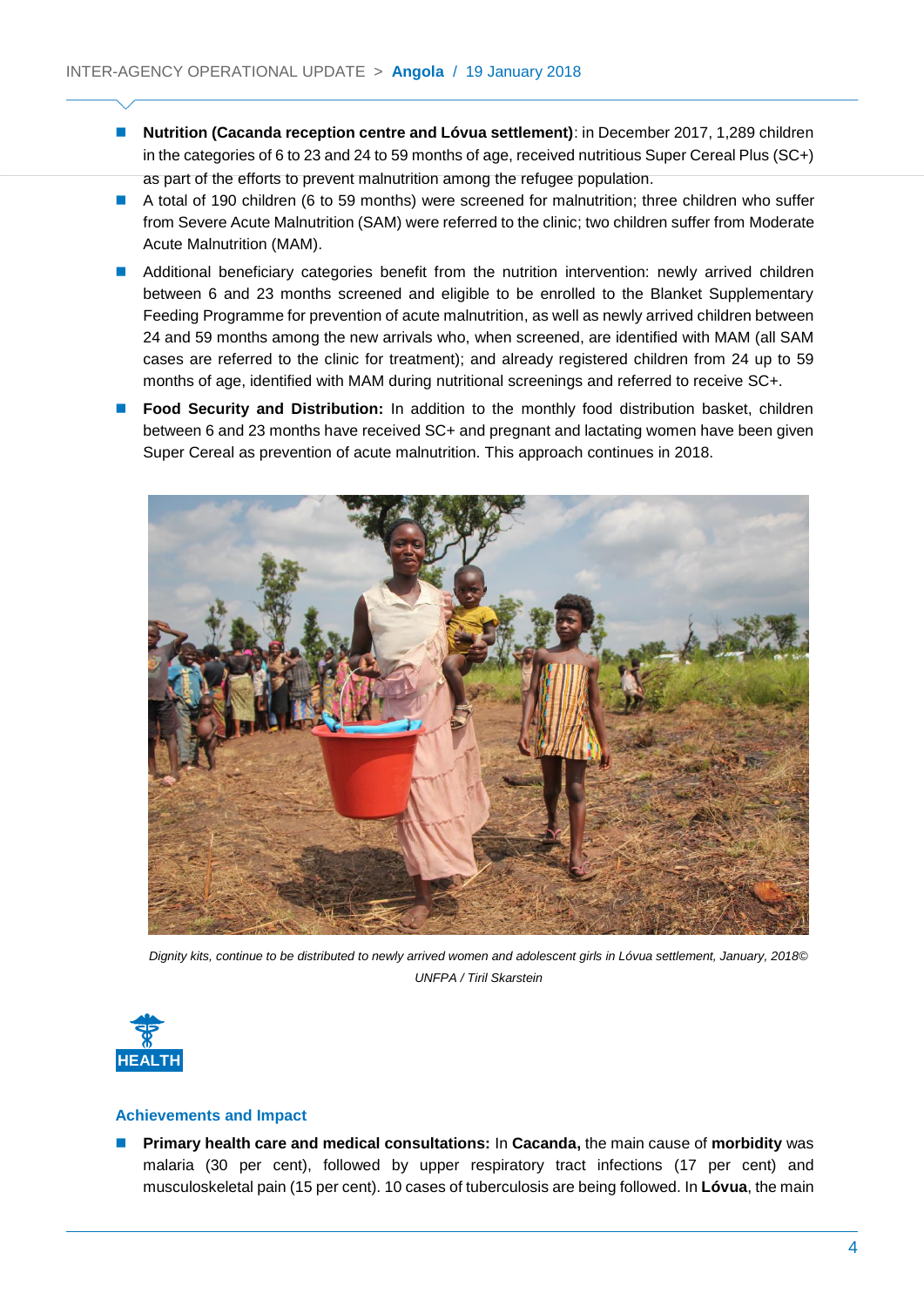morbidity was linked musculoskeletal pain (21 per cent), followed by upper respiratory tract infections (20 per cent) and malaria (15 per cent).

- **Sexual & reproductive health (SRH):** Antenatal (ANC) and postnatal (PNC) care services continue. In Cacanda, 24 women received ANC consultations; 12 received first consultations and all screened for HIV. 11 women attended their first PNC consultation. In Lóvua, 22 women received ANC consultations; 18 received first consultations and were screened for HIV. A total of 173 women living in both sites are pregnant.
- **Dignity kits, including hygiene supplies and sanitary pads, continue to be distributed to newly** arrived women and adolescent girls in Lóvua settlement. So far, some 2000 kits have been distributed.

#### **Identified Needs and Remaining Gaps**

- **Vaccination campaigns:** Routine vaccination continues but are becoming irregular due to lack of transport to the sites and occasional lack of vaccines. The GoA and health partners are working together on finding solutions to these gaps.
- **Medical stock:** the lack of TB medication has affected patients' treatment. This shortage is being addressed by health partners and provincial health authorities.



### **WATER AND SANITATION**

#### **Achievements and Impact**

- **Water:** water supply in **Lóvua** is undertaken by two trucks, covering both the Lóvua host community (4 villages) and the settlement population (26 villages). The delivery of 200,000 litres of water requires 10 trips per day.
- **Sanitation:** 80 communal latrines and showers are available and functional as of 1 January 2018 and are sufficient for the existing refugees living in **Cacanda**. These infrastructures will serve refugees from the local communities, who will transit through the reception centre up to 31 March.

#### **Identified Needs and Remaining Gaps**

In Cacanda only one truck provides 100,000 litres of water per day. The government trucks have stopped delivering water. WASH partners are working on finding a provisional and alternative solution.



#### **Achievements and Impact**

■ **Shelter:** 72 shelters were built in Village D5, following reception of 1,039 pieces of timber. Since December 2017, 5,337 pieces of timber have been received, with 213 shelters erected. Since the beginning of August 2017, a total of 1,872 shelters have been erected in 4 Zones utilizing tents and timber procured by partners.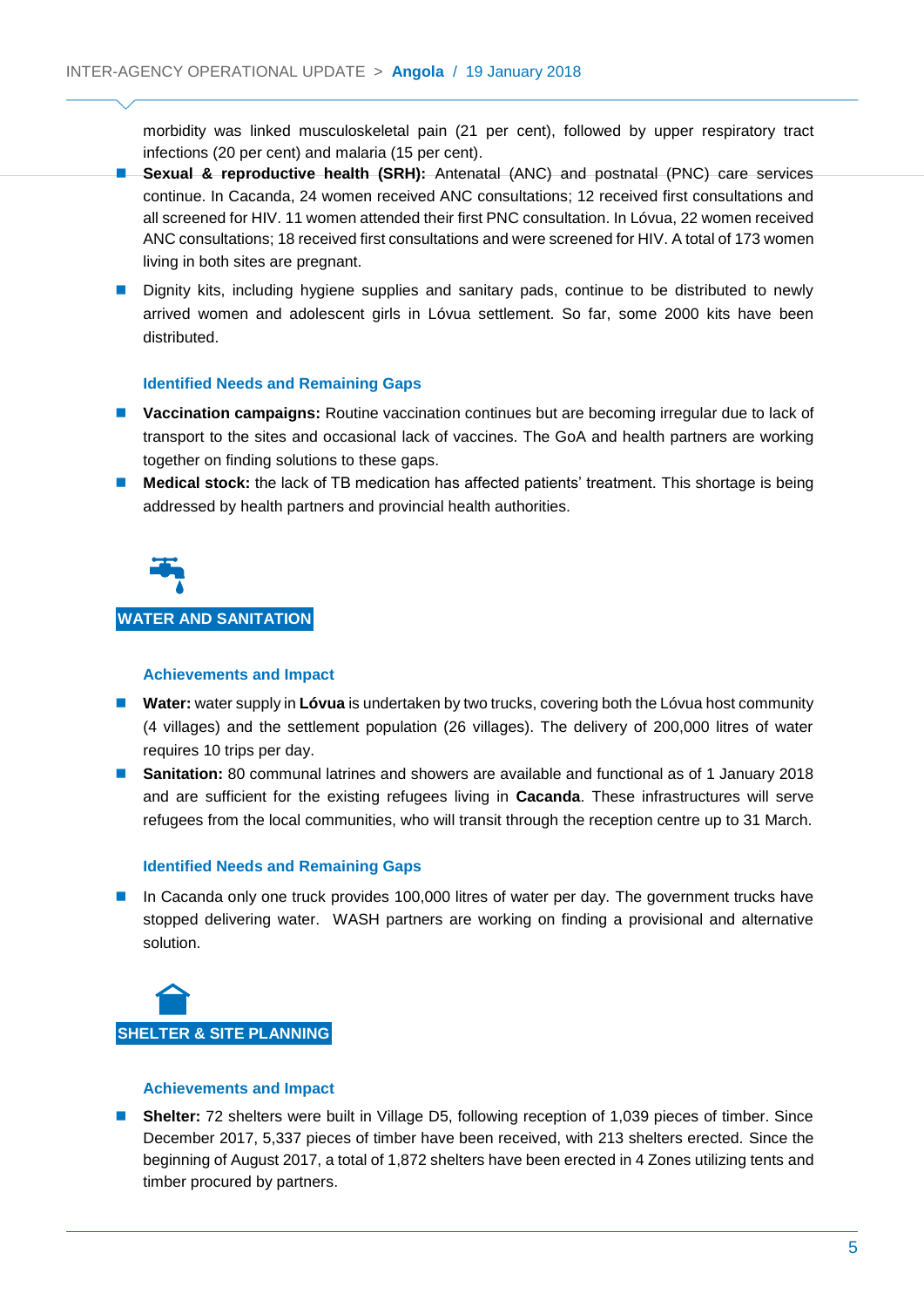■ Site planning: Currently 26 out of the 53 planned villages are occupied. 27 additional villages are undergoing development to accommodate some 9,720 refugees.

#### **Identified Needs and Remaining Gaps**

**Lóvua**: Eight of the 30 km main access road in Lóvua settlement has been opened and compacted. Road work was suspended during the festive period and clearance is expected to resume this week.

### Working in partnership

- The Angolan Minister of Culture, Ms Carolina Cerqueira, jointly with the Provincial Governor, visited Lóvua settlement on 6 January. The visit aimed to celebrate the Angolan Culture Day organised in Dundo on 8 January. The Minister met with the emergency response partners and announced the establishment of a mobile library in Dundo and Lóvua districts to promote literacy and Angolan culture.
- Humanitarian and development partners, working in the country on various projects, are actively supporting the Government of Angola to ensure adequate and effective response to the needs of the Congolese refugees. A weekly inter-agency coordination meeting is held in Luanda. In Dundo, weekly inter-agency meetings ensure a comprehensive and integrated operational response to the refugee situation. Sectorial working group coordination meetings on protection, WASH and health/nutrition are also organized weekly in Dundo.

#### **Partners in the response:**

- Angolan Red Cross Society
- CARITAS
- CICAJ Centro de Investigação Científica e Assessoria Jurídica
- FAO Food and Agriculture Organization of the United Nations
- IOM International Organization for Migration
- JRS Jesuit Refugee Service
- LWF Lutheran World Federation
- MAG Mine Advisory Group
- MdM Médicos del Mundo
- NCA Norwegian Church Aid
- PIN People in Need
- UNAIDS The Joint United Nations Programme on HIV/AIDS
- UNDP United Nations Development Programme
- **UNDSS United Nations Department for Safety and Security**
- UNFPA United Nations Population Fund
- UNHCR United Nations High Commissioner for Refugees
- UNICEF United Nations' Children's Fund
- UNRCO United Nations Resident Coordinator's Office
- WFP World Food Programme
- WHO World Health Organization
- WVI World Vision International